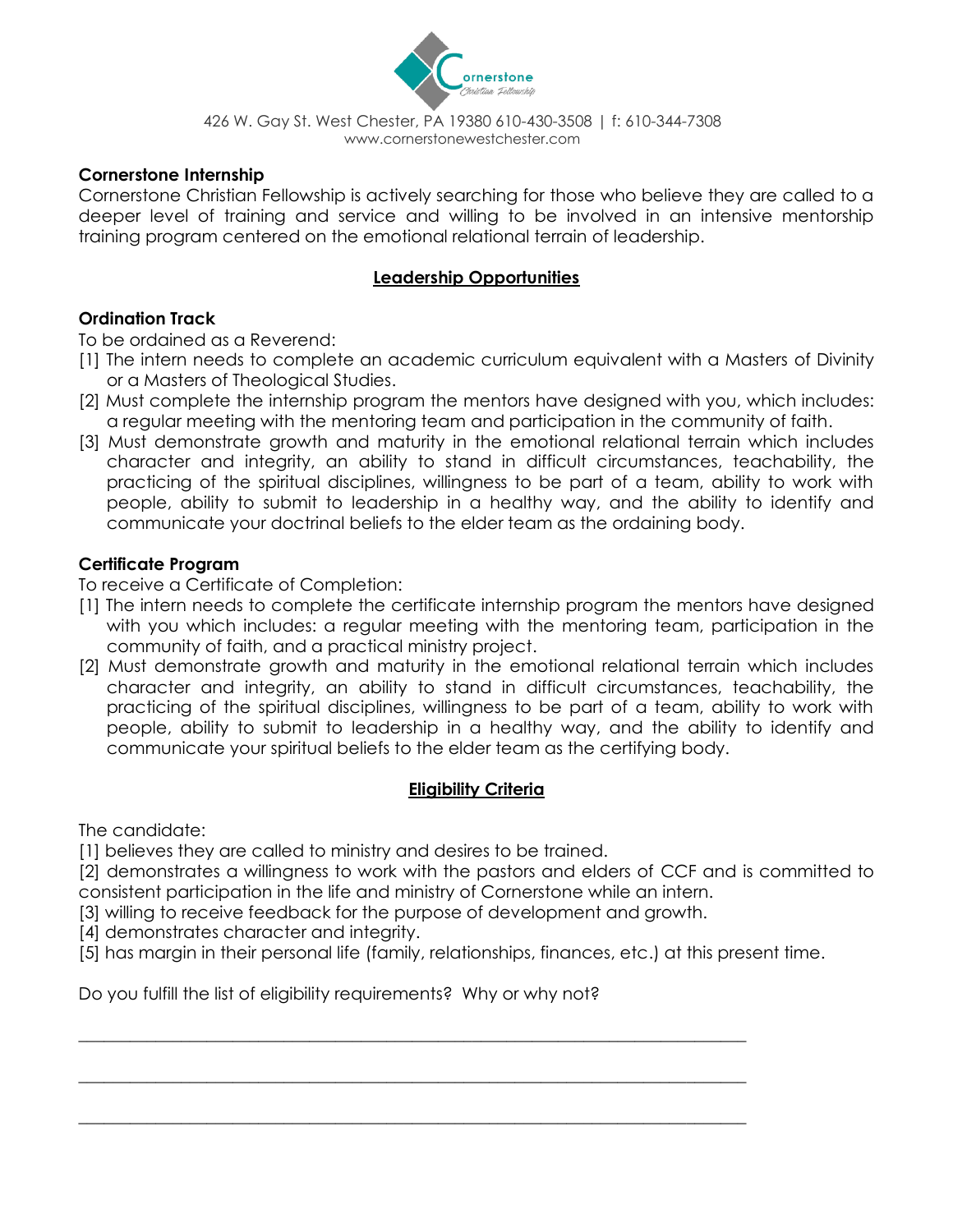#### **Cornerstone's Mission Statement:**

#### *Loving God and Loving Others Fearlessly***.**

#### **Cornerstone's Core Values:**

We receive and offer God's grace abundantly We value and respect all people equally We stay at the table We embrace learning and discovery We multiply leaders

#### **Cornerstone holds to the following doctrine and practice:**

- [1] We affirm the faith statements declared in the historical creeds of the church (the Apostles' and Nicene Creeds).
- [2] We affirm that the Bible is the inspired Word of God, fully trustworthy for life and faith.
- [3] We are an inclusive, diverse community that encourages all people to engage in full participation and leadership regardless of, but not limited to, age, race, class, sex, ethnicity, gender identity, sexual orientation, or ability.
- [4] We are called to live the Christian life by the power of God's Holy Spirit and believe that the spiritual gifts are to function in fullness for the purpose that the mission of the church to be completed.
- [5] We believe church leadership is to be elder-run, servant and plural. The elder team makes directional decisions by consensus.
- [6] We affirm the Great Commission as the missional goal of the church. We are called to proclaim the whole gospel (evangelism, justice) for the whole world (local, global).
- [7] We believe all people are to work together as equal partners in ministry beneath the headship of our Lord Jesus Christ.
- [8] We are called to hold to the Word of God *and* allow the Holy Spirit freedom to move.

\_\_\_\_\_ I am in agreement with the above statements

\_\_\_\_\_ I am not in agreement with the above statements. Please explain below

\_\_\_\_\_\_\_\_\_\_\_\_\_\_\_\_\_\_\_\_\_\_\_\_\_\_\_\_\_\_\_\_\_\_\_\_\_\_\_\_\_\_\_\_\_\_\_\_\_\_\_\_\_\_\_\_\_\_\_\_\_\_\_\_\_\_\_\_\_\_\_\_\_\_\_\_\_\_

\_\_\_\_\_\_\_\_\_\_\_\_\_\_\_\_\_\_\_\_\_\_\_\_\_\_\_\_\_\_\_\_\_\_\_\_\_\_\_\_\_\_\_\_\_\_\_\_\_\_\_\_\_\_\_\_\_\_\_\_\_\_\_\_\_\_\_\_\_\_\_\_\_\_\_\_\_\_

\_\_\_\_\_\_\_\_\_\_\_\_\_\_\_\_\_\_\_\_\_\_\_\_\_\_\_\_\_\_\_\_\_\_\_\_\_\_\_\_\_\_\_\_\_\_\_\_\_\_\_\_\_\_\_\_\_\_\_\_\_\_\_\_\_\_\_\_\_\_\_\_\_\_\_\_\_\_

Signature\_\_\_\_\_\_\_\_\_\_\_\_\_\_\_\_\_\_\_\_\_\_\_\_\_\_\_\_\_\_\_\_\_\_\_\_\_\_\_\_\_\_\_ Date\_\_\_\_\_\_\_\_\_\_\_\_\_\_\_\_\_\_\_\_\_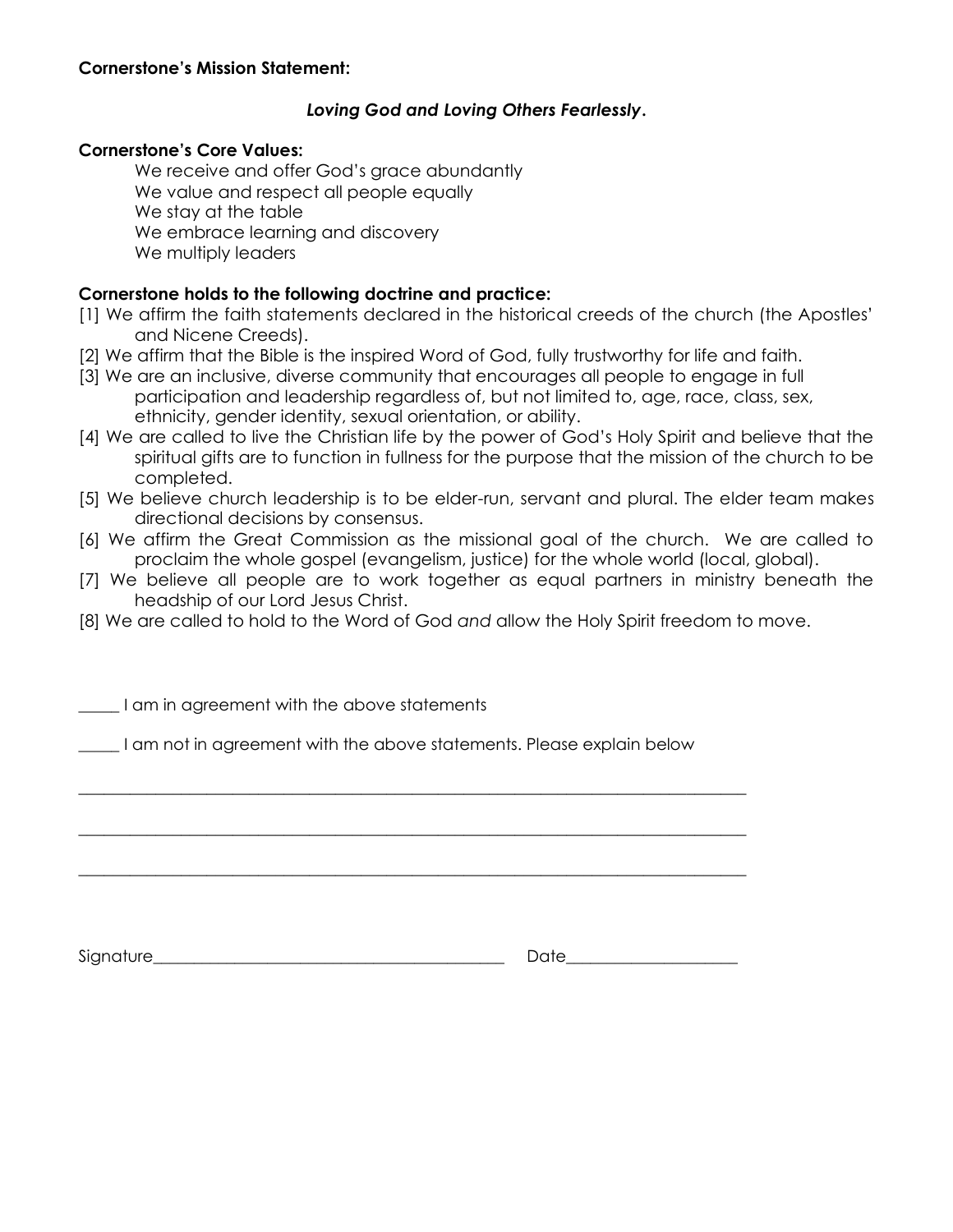

### **APPLICATION FOR ADMISSION**

# **General**

| Name__                                                                                                                                                                                                                               |                                         |                            |  |
|--------------------------------------------------------------------------------------------------------------------------------------------------------------------------------------------------------------------------------------|-----------------------------------------|----------------------------|--|
| (last name)                                                                                                                                                                                                                          |                                         |                            |  |
|                                                                                                                                                                                                                                      |                                         |                            |  |
| <u>under the contract of the contract of the contract of the contract of the contract of the contract of the contract of the contract of the contract of the contract of the contract of the contract of the contract of the con</u> |                                         |                            |  |
| Home phone: ( ) ________________________ Cell: ( ) _____________________________ Other: ( ) _____________                                                                                                                            |                                         |                            |  |
|                                                                                                                                                                                                                                      |                                         |                            |  |
|                                                                                                                                                                                                                                      |                                         |                            |  |
|                                                                                                                                                                                                                                      |                                         |                            |  |
|                                                                                                                                                                                                                                      |                                         |                            |  |
|                                                                                                                                                                                                                                      |                                         |                            |  |
|                                                                                                                                                                                                                                      |                                         |                            |  |
|                                                                                                                                                                                                                                      |                                         |                            |  |
| If you are not a U.S. citizen, you must submit a copy of your visa.                                                                                                                                                                  |                                         |                            |  |
| Passport expiration date: ___________                                                                                                                                                                                                |                                         |                            |  |
|                                                                                                                                                                                                                                      |                                         |                            |  |
|                                                                                                                                                                                                                                      | (Fill in all blanks which apply to you) | <b>Marriage and Family</b> |  |
|                                                                                                                                                                                                                                      |                                         |                            |  |
|                                                                                                                                                                                                                                      |                                         |                            |  |
|                                                                                                                                                                                                                                      |                                         |                            |  |
|                                                                                                                                                                                                                                      |                                         |                            |  |
| If you have children, indicate their names and ages below:                                                                                                                                                                           |                                         |                            |  |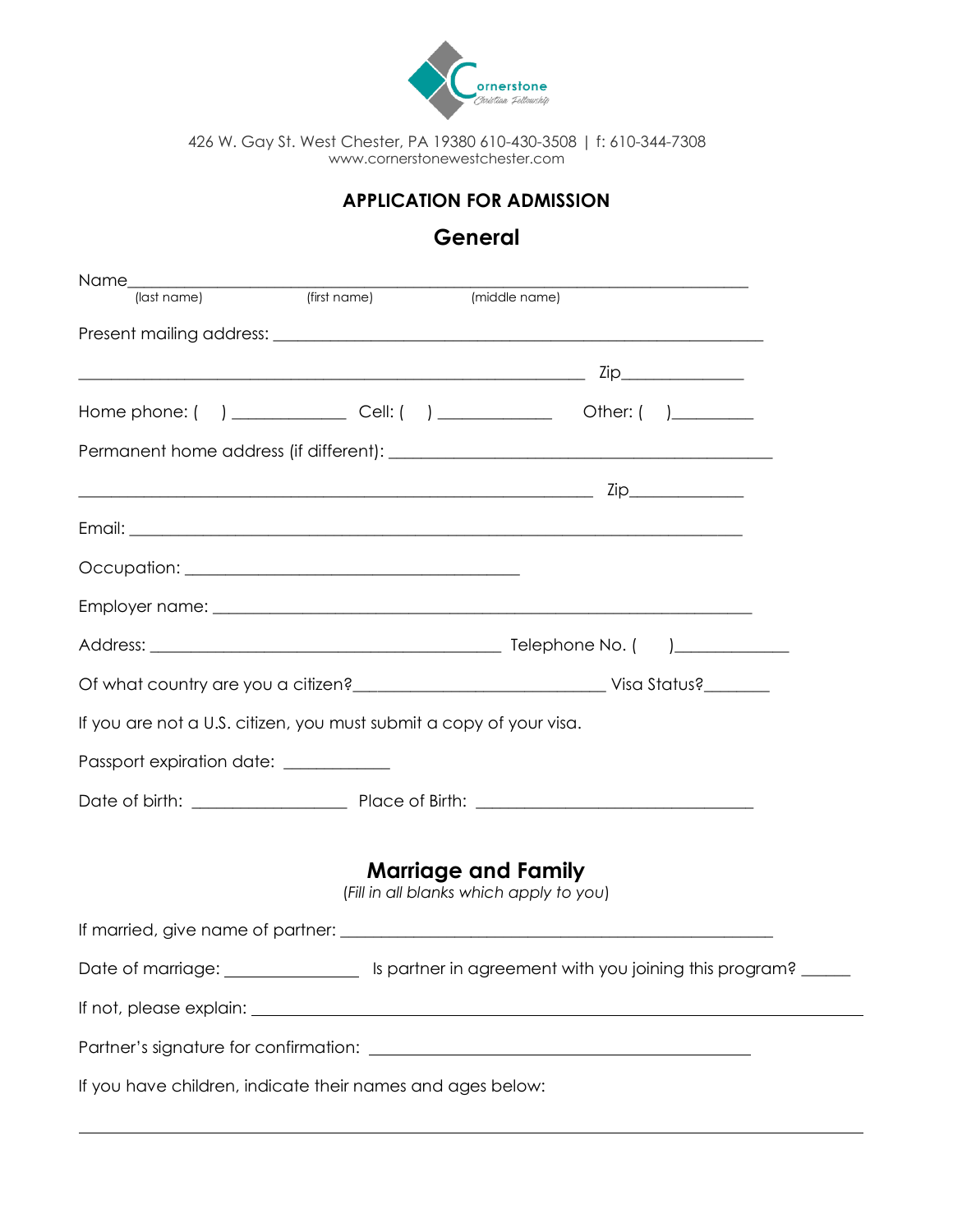### **Education**

List below all previous academic and professional training including education, theological studies, conferences, certifications, CCF courses, and any other related continuing education endeavors. Feel free to attach extra paper if needed.  $\mathbb{R}$ 

| Name of School and Location        | Attendance | Degree | Date Received<br>or Expected |
|------------------------------------|------------|--------|------------------------------|
|                                    |            |        |                              |
|                                    |            |        |                              |
|                                    |            |        |                              |
|                                    |            |        |                              |
| List your undergraduate major: ___ |            | minor: |                              |

 $\_$  , and the set of the set of the set of the set of the set of the set of the set of the set of the set of the set of the set of the set of the set of the set of the set of the set of the set of the set of the set of th

If you have pursued graduate study, specify the field of concentration:

# **Church Background**

State chronologically the history of your church involvement. Accompany this list with the dates of each involvement. Include any long period of non-membership or inactivity.

| ,我们也不能在这里的时候,我们也不能在这里的时候,我们也不能会在这里的时候,我们也不能会在这里的时候,我们也不能会在这里的时候,我们也不能会在这里的时候,我们也不 |  |
|-----------------------------------------------------------------------------------|--|
| ,我们也不会有什么。""我们的人,我们也不会有什么?""我们的人,我们也不会有什么?""我们的人,我们也不会有什么?""我们的人,我们也不会有什么?""我们的人  |  |
|                                                                                   |  |
|                                                                                   |  |
|                                                                                   |  |
|                                                                                   |  |
|                                                                                   |  |
|                                                                                   |  |
|                                                                                   |  |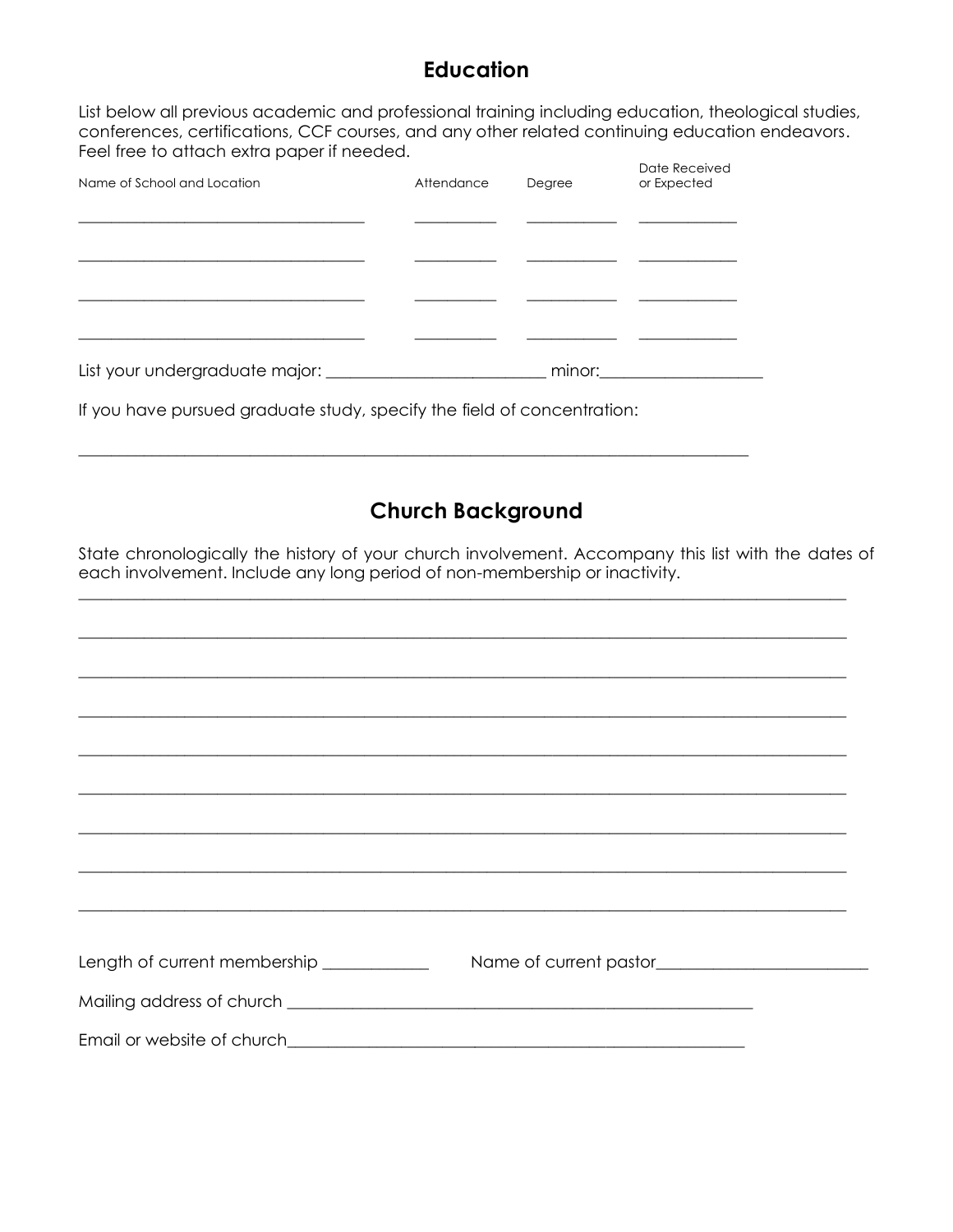## **Christian Ministry**

Please check all that apply, and fill in applicable spaces:

\_\_\_\_ I am licensed to preach. By what church/group?

\_\_\_\_ I am ordained. By what church/group?

Date of ordination\_\_\_\_\_\_\_\_\_\_\_\_\_\_\_\_\_\_\_\_\_\_

\_\_\_\_ My ministerial work does not require licensing or ordination. Please briefly describe your ministry:

 $\_$  , and the set of the set of the set of the set of the set of the set of the set of the set of the set of the set of the set of the set of the set of the set of the set of the set of the set of the set of the set of th

 $\_$  , and the set of the set of the set of the set of the set of the set of the set of the set of the set of the set of the set of the set of the set of the set of the set of the set of the set of the set of the set of th

In what denomination do you plan to work upon graduation from seminary? \_\_\_\_\_\_\_\_\_\_\_\_\_\_\_\_\_\_\_\_\_

# **Legal Disclosures**

Have you been convicted of a crime within the last 7 years (other than a minor traffic violation)?\_\_\_\_\_\_\_\_\_ If yes, give details on a separate sheet.

## **Personal Statement**

*See the Personal Statement form*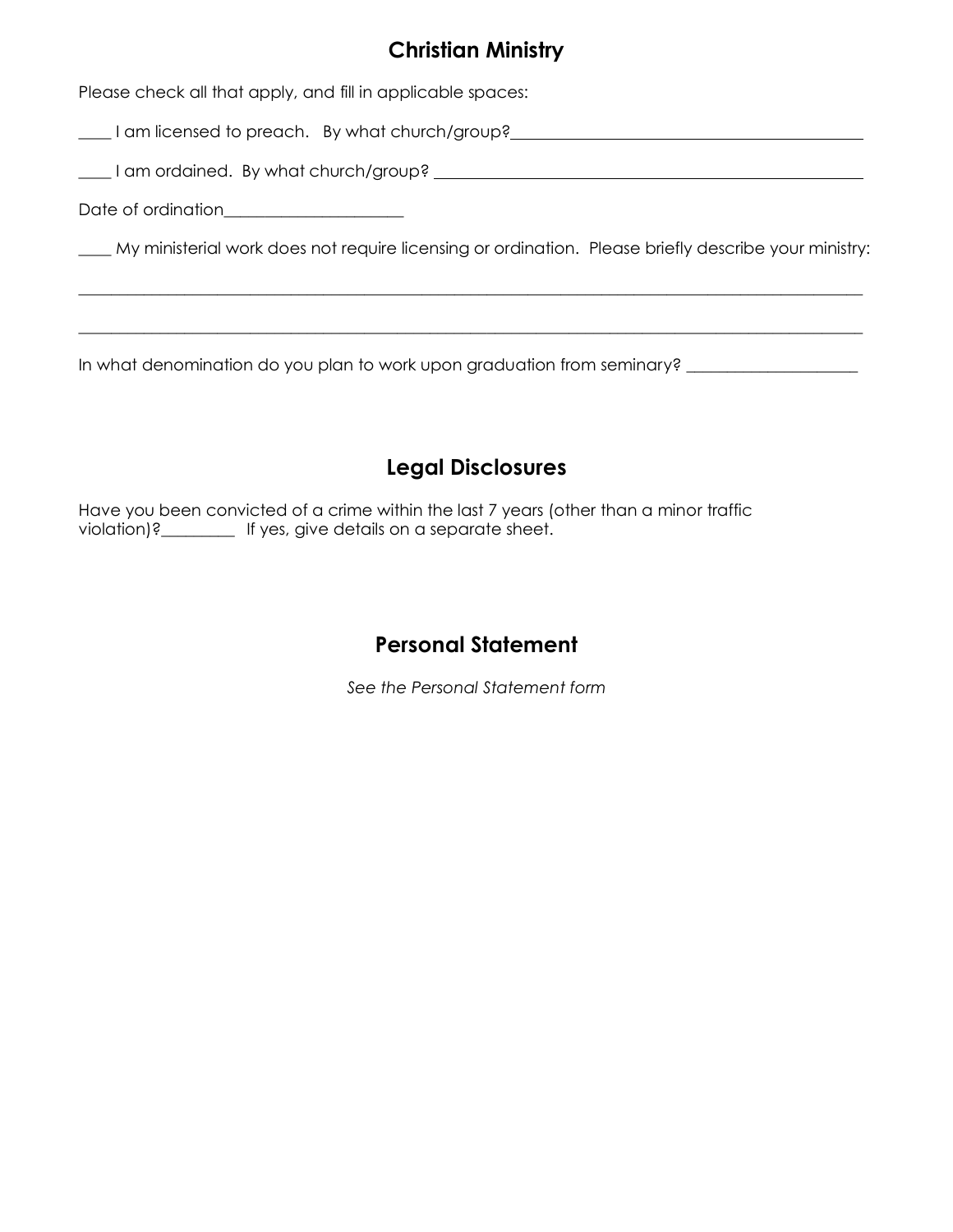

### **References**

Please submit the names and contact information for *both*:

- a. your most recent Pastor, pastor-figure or ministry mentor, and
- b. another Christian leader who has worked with you in ministry, or who is able to assess your strengths, weaknesses and potential for ministry.

We will send each of them the required reference forms to complete on your behalf. *You must alert them ahead of time that you have submitted their names, and then follow up with them in a couple of weeks to ensure that they have returned the forms to us.* These references will serve as a baseline for mentor/colleague feedback, and will become part of your student file in the Office of Student Formation.

#### a. **Pastor /Mentor Reference**

| b. Christian Leader Reference |  |
|-------------------------------|--|
|                               |  |
|                               |  |
|                               |  |
|                               |  |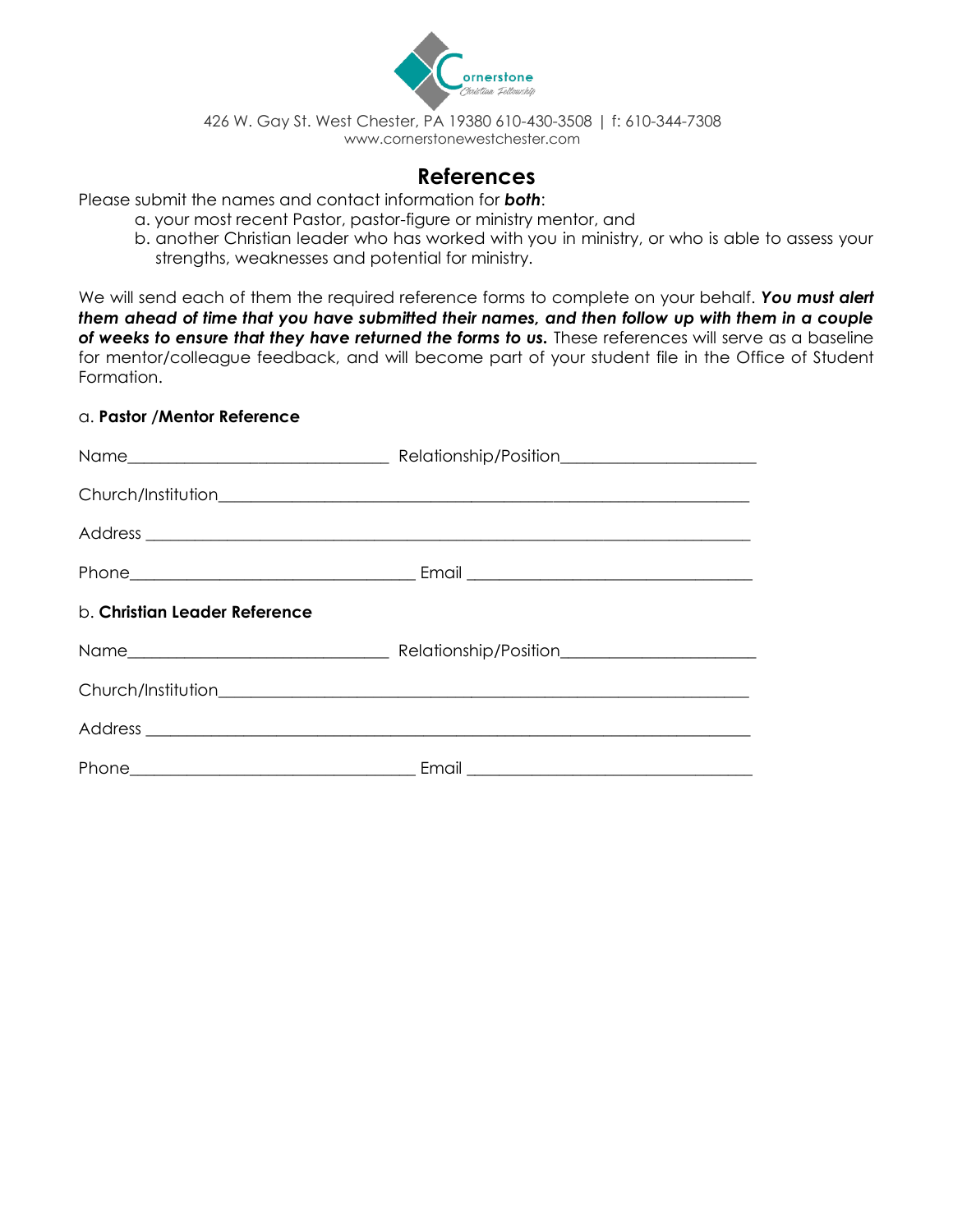

## **Reference Form**

Name of applicant

To the Evaluator: The person named above has applied for admission to Cornerstone Christian Fellowship's Internship Program. Please evaluate the applicant by completing this form. *If you are a close relative, please have the applicant choose another appropriate person to write the reference.* If the applicant is accepted for admission to CCF, your reference will serve as a baseline for mentor/colleague feedback, and will become part of the student's file. Since realistic feedback is essential to genuine growth, we appreciate your candor. Please use separate sheets as necessary.

How long have you known the applicant, and in what capacity? How recently have you had significant contact with the applicant?

There are several characteristics/qualities that could affect both the applicant's success as a seminary student and his or her subsequent ministry. Please check your rating of each one for this applicant:

| <b>CHARACTERISTIC/QUALITY</b>                                  | <b>UNABLE</b><br><b>TO JUDGE</b> | <b>WEAK</b> | <b>AVERAGE</b> | <b>STRONG</b> |
|----------------------------------------------------------------|----------------------------------|-------------|----------------|---------------|
| Committed to Christ                                            |                                  |             |                |               |
| Has vibrant, growing faith                                     |                                  |             |                |               |
| Committed to Christian Community                               |                                  |             |                |               |
| Able to think critically                                       |                                  |             |                |               |
| Willing to learn from others                                   |                                  |             |                |               |
| Has leadership ability                                         |                                  |             |                |               |
| Takes initiative                                               |                                  |             |                |               |
| Relationally comfortable & appropriate                         |                                  |             |                |               |
| Compassionate                                                  |                                  |             |                |               |
| Open & vulnerable                                              |                                  |             |                |               |
| Listens to & hears others                                      |                                  |             |                |               |
| Interacts constructively with diverse views                    |                                  |             |                |               |
| Willing to accept constructive feedback                        |                                  |             |                |               |
| Able & willing to be self-reflective                           |                                  |             |                |               |
| Cooperative & collegial                                        |                                  |             |                |               |
| Dependable                                                     |                                  |             |                |               |
| <b>Emotionally stable</b>                                      |                                  |             |                |               |
| Affirms self & others                                          |                                  |             |                |               |
| A person of integrity                                          |                                  |             |                |               |
| Able to balance competing personal and<br>professional demands |                                  |             |                |               |
| Sets clear and appropriate boundaries                          |                                  |             |                |               |
| Is teachable                                                   |                                  |             |                |               |
| Submits to authority                                           |                                  |             |                |               |

*(Explanatory comments about the applicant's characteristics and qualities, your recommendation, and other issues are welcome.)*

**Evaluator Declaration**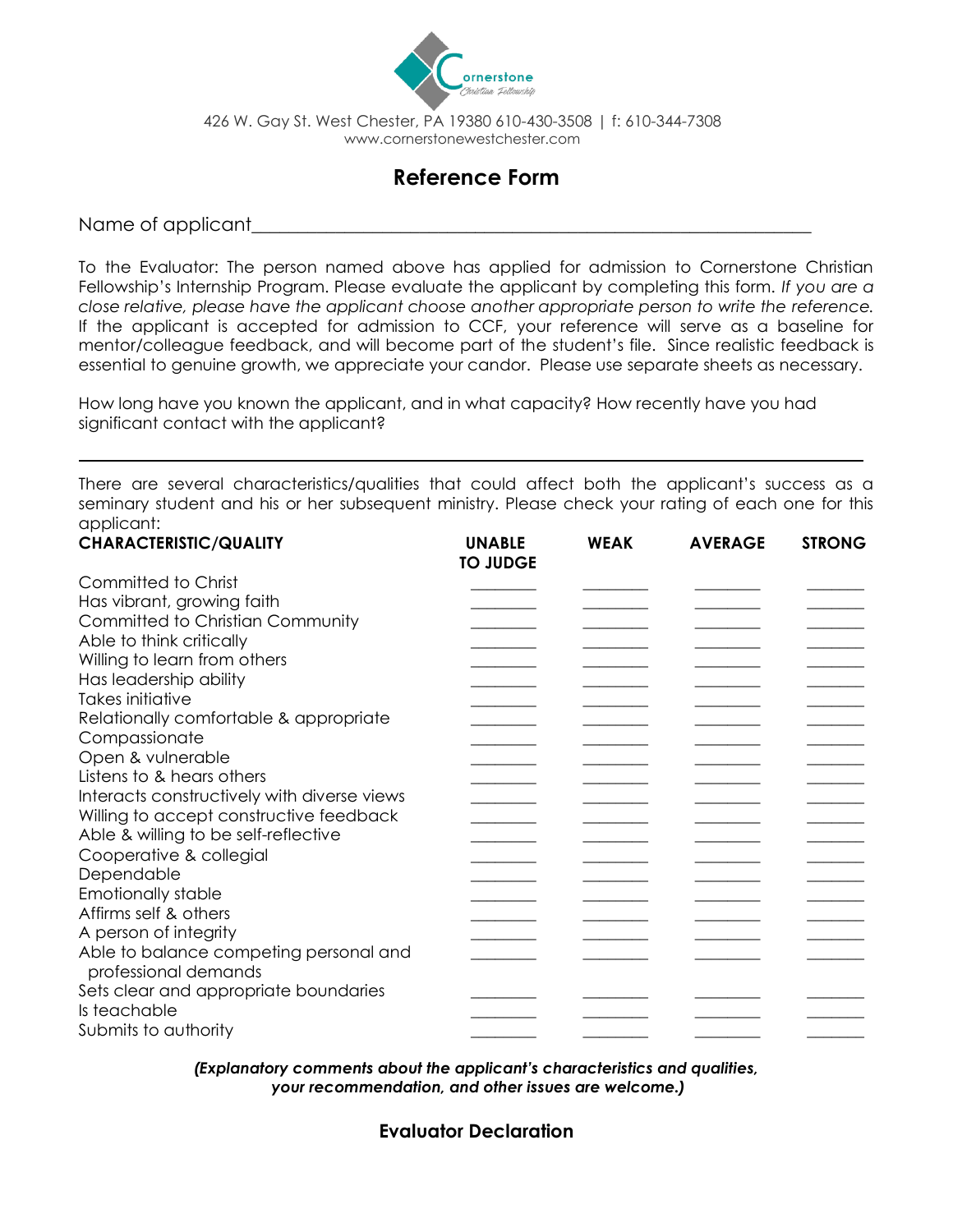I attest this is my best assessment of the application as I know him or her.

| Position_______________________________ | Phone $( )$ |  |
|-----------------------------------------|-------------|--|
| <b>Address</b>                          |             |  |



426 W. Gay St. West Chester, PA 19380 610-430-3508 | f: 610-344-7308 www.cornerstonewestchester.com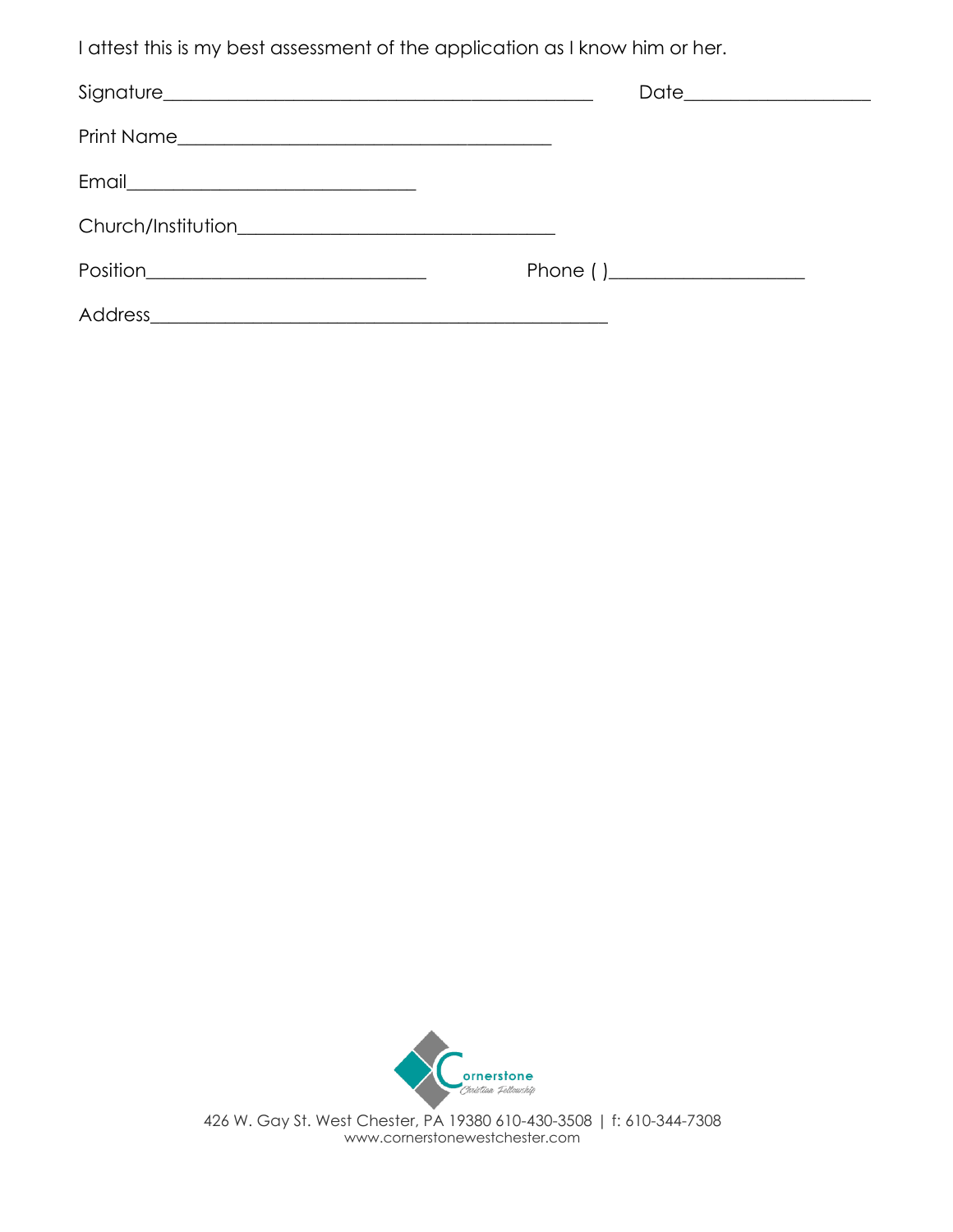# **Personal Statement**

### **Instructions**

You may send your Personal Statement to the Cornerstone Administrative Office separately from the rest of your Application. If you are accepted for admission to CCF's Internship Program, your Personal Statement will be used as a benchmark for advising and assessment purposes, and will become part of your file.

### **Part I**

Please respond to the following. Feel free to attach additional sheets as necessary.

1. What is the reason you applied to this program and what do you hope to get out of it?

2. What persons, events, and other factors have significantly influenced your Christian journey thus far?

3. Describe the significant motives, convictions, persons and/or experiences which have led you to pursue this program.

4. What does it look like to be teachable and a learner? Please elaborate.

5. What are your greatest strengths? What areas are your greatest opportunities for growth?